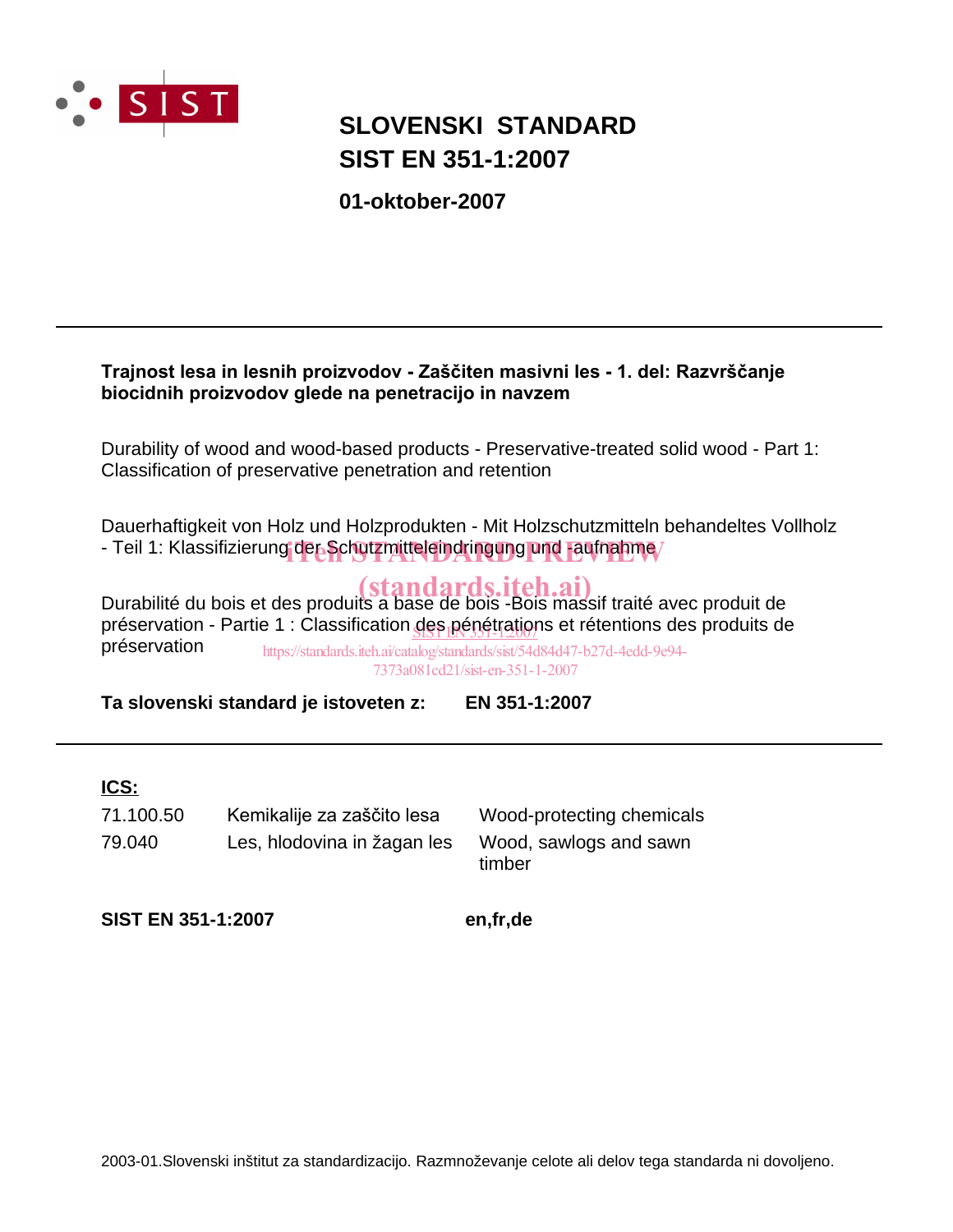# iTeh STANDARD PREVIEW (standards.iteh.ai)

SIST EN 351-1:2007 https://standards.iteh.ai/catalog/standards/sist/54d84d47-b27d-4edd-9e94- 7373a081cd21/sist-en-351-1-2007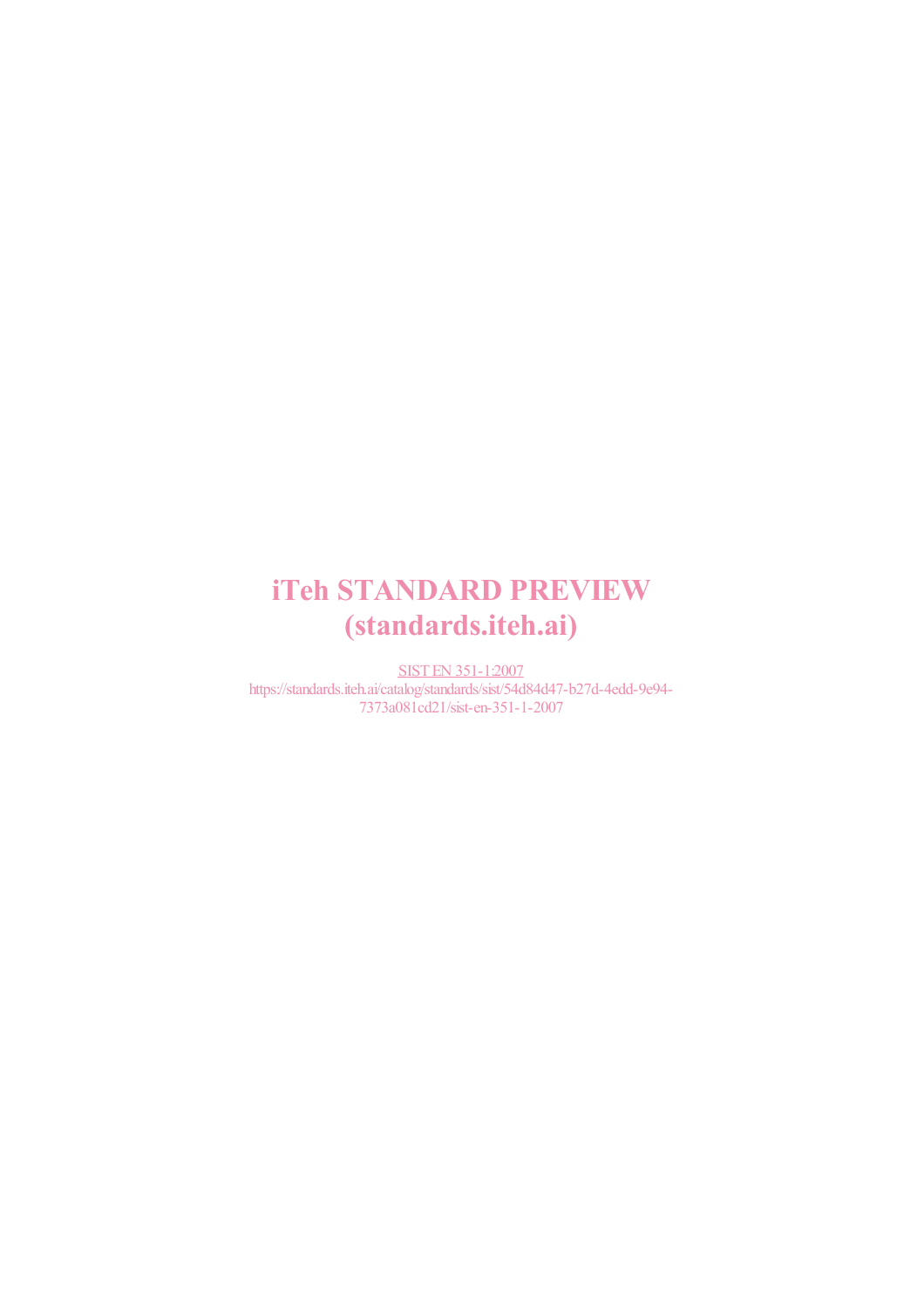# EUROPEAN STANDARD NORME EUROPÉENNE EUROPÄISCHE NORM

# **EN 351-1**

July 2007

ICS 79.040; 71.100.50 Supersedes EN 351-1:1995

English Version

### Durability of wood and wood-based products - Preservativetreated solid wood - Part 1: Classification of preservative penetration and retention

Durabilité du bois et des produits à base de bois - Bois massif traité avec produit de préservation - Partie 1 : Classification des pénétrations et rétentions des produits de préservation

Dauerhaftigkeit von Holz und Holzprodukten - Mit Holzschutzmitteln behandeltes Vollholz - Teil 1: Klassifizierung der Schutzmitteleindringung und -aufnahme

This European Standard was approved by CEN on 21 June 2007.

CEN members are bound to comply with the CEN/CENELEC Internal Regulations which stipulate the conditions for giving this European Standard the status of a national standard without any alteration. Up-to-date lists and bibliographical references concerning such national standards may be obtained on application to the CEN Management Centre or to any CEN member.<br>
The STANDARD PREVIEW STANDARD PREVIEW WAS CITED TO AN ARREST OF A LIBRARY PREVIEW WAS CITED TO A LIBRARY PREVIEW WAS CITED TO A L

This European Standard exists in three official versions (English, French, German). A version in any other language made by translation This European Standard exists in three official versions (English, French, German). A version in any other language made by translation<br>under the responsibility of a CEN member into its own language and notified to the CEN official versions.

CEN members are the national standards bodies of Austria, Belgium, Bulgaria, Cyprus, Czech Republic, Denmark, Estonia, Finland, France, Germany, Greece, Hungary, Iceland, Ireland, Italy, Latvia, Lithuania, Luxembourg, Malta, Netherlands, Norway, Poland, Portugal,<br>Romania, Slovakia, Slovenia, Shalk (Skadan, Skrifahand and Lithad Kidddom 17-b27d-4edd Romania, Slovakia, Slovenia, Spain, Sweden, Switzerland and United Kingdom. 7373a081cd21/sist-en-351-1-2007



EUROPEAN COMMITTEE FOR STANDARDIZATION COMITÉ EUROPÉEN DE NORMALISATION EUROPÄISCHES KOMITEE FÜR NORMUNG

**Management Centre: rue de Stassart, 36 B-1050 Brussels**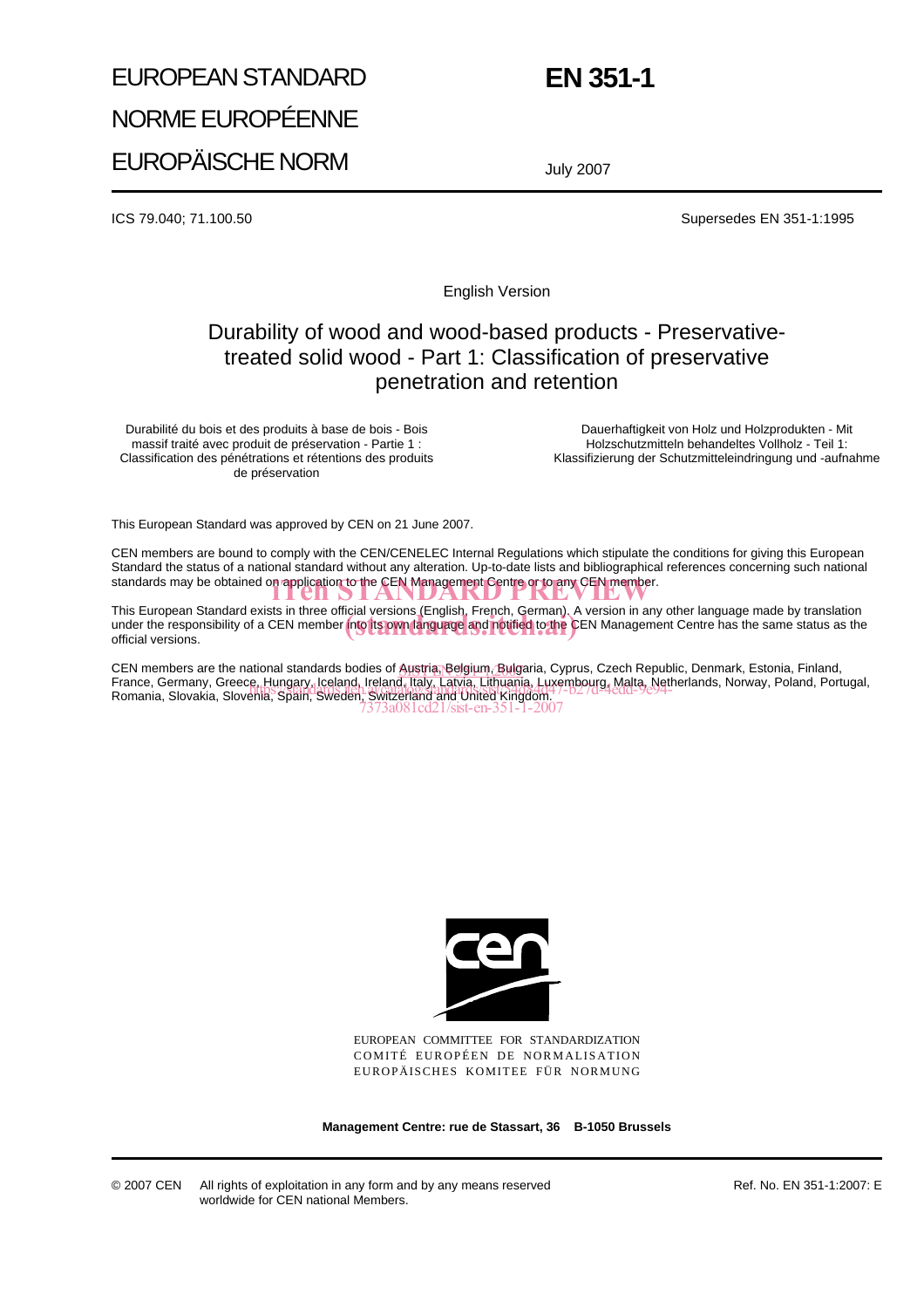## **Contents**

### Page

| 1              |                                                                                           |  |
|----------------|-------------------------------------------------------------------------------------------|--|
| $\mathbf{2}$   |                                                                                           |  |
| 3              |                                                                                           |  |
| 4              |                                                                                           |  |
| 5              |                                                                                           |  |
| 6              |                                                                                           |  |
| $\overline{7}$ |                                                                                           |  |
| 8              |                                                                                           |  |
|                | Annex A (informative) Decision process for defining preservative treatment requirements15 |  |
|                |                                                                                           |  |
|                |                                                                                           |  |
|                |                                                                                           |  |

SIST EN 351-1:2007<br>https://standards.iteh.ai/catalog/standards/sist/54d84d47-b27d-4edd-9e94-<br>7373a081cd21/sist-en-351-1-2007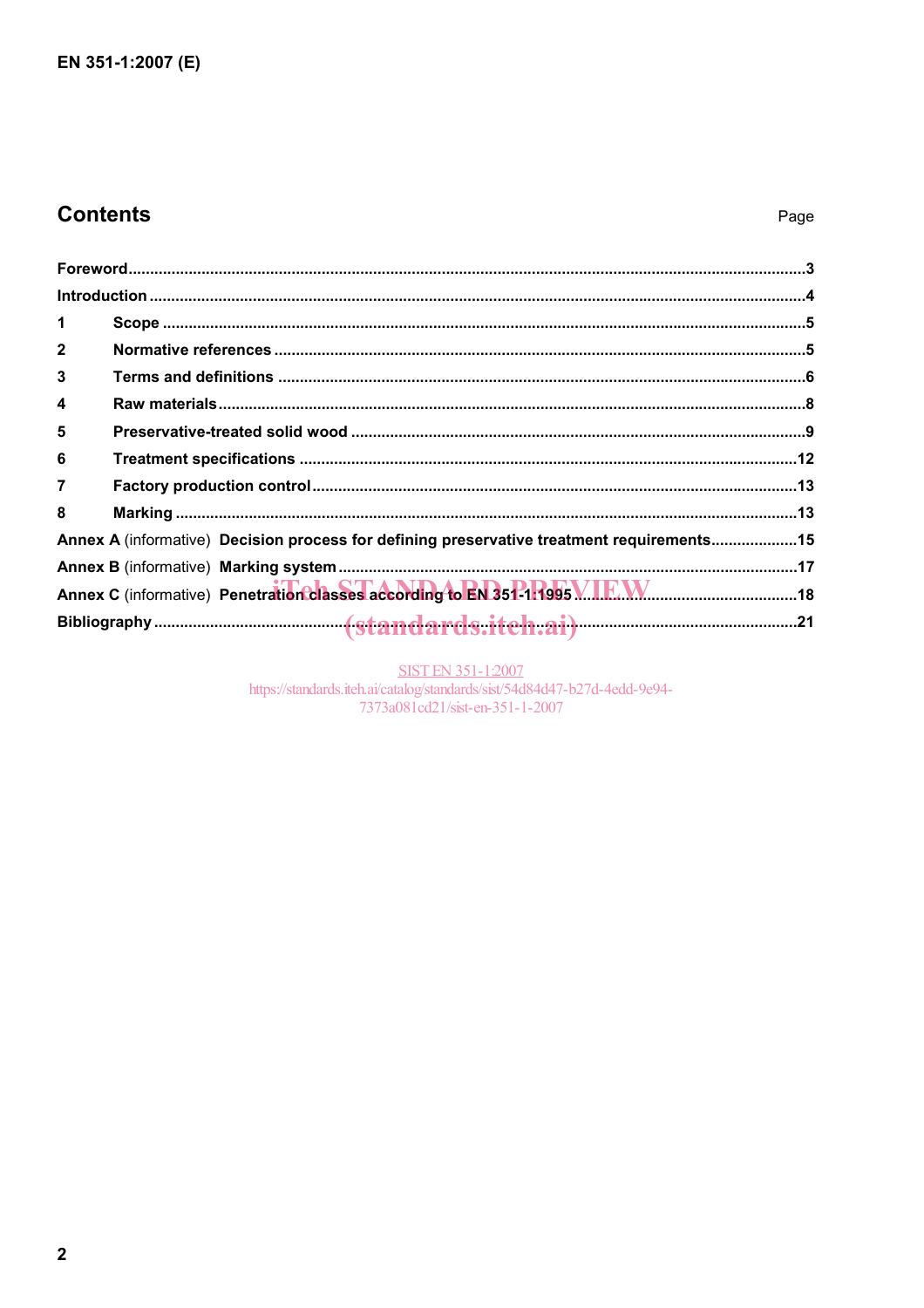### **Foreword**

This document (EN 351-1:2007) has been prepared by Technical Committee CEN/TC 38 "Durability of wood and wood-based products", the secretariat of which is held by AFNOR.

This European Standard shall be given the status of a national standard, either by publication of an identical text or by endorsement, at the latest by January 2008, and conflicting national standards shall be withdrawn at the latest by January 2008.

This document supersedes EN 351-1:1995.

Significant technical differences between this edition and EN 351-1:1995 are as follows:

- a) introduction of new penetration classes, see Table 1;
- b) modification of Figure A.1 to delete the suggested preservative treatments where no other guidance is available.

This document consists of two parts. Part 1 is concerned with defining the penetration requirements and gives guidance on the retention requirements for preservatives in preservative-treated solid wood and Part 2 gives guidance on the general procedures to be followed in the sampling for analysis of preservative-treated solid<br>wood. wood.

According to the CEN/CENELEC Internal Regulations, the national standards organizations of the following countries are bound to implement this European Standard: Austria, Belgium, Bulgaria, Cyprus, Czech ecommise are search to imprement this representation means, Esiguin, Eurgania, Sypher, Second<br>Republic, Denmark, Estonia, Finland, France, Germany, Greece, Hungary, Iceland, Ireland, Italy, Latvia, Lithuania, Luxembourg, Malta, Netherlands, Norway, Poland, Portugal, Romania, Slovakia, Slovenia, Spain, Sweden, Switzerland and United Kingdom<sup>81cd21/sist-en-351-1-2007</sup>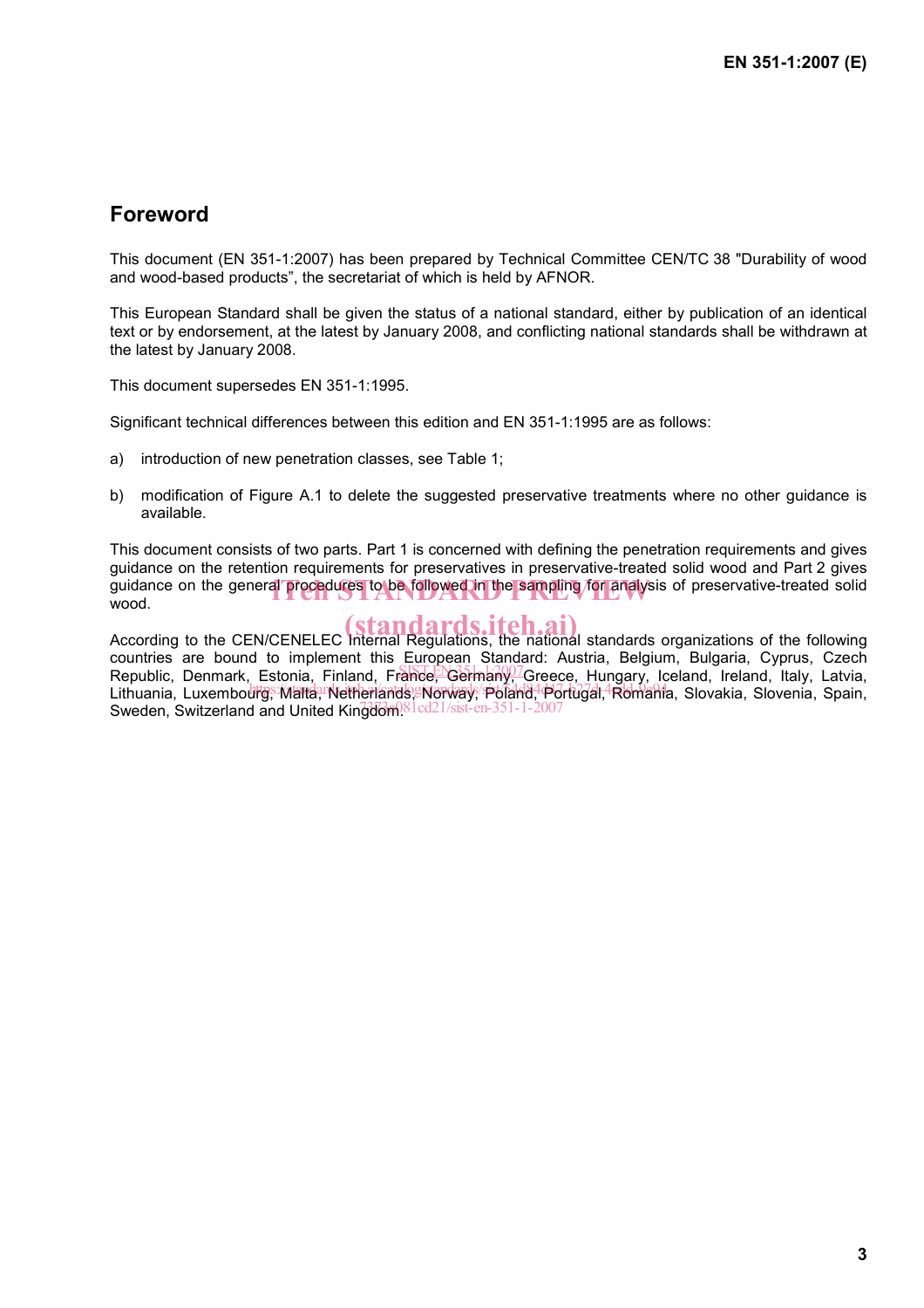### **Introduction**

This part of EN 351 allows a specifier or user to choose a preservative treatment for a solid wood product taking into a account its intended service or the needs of different regional or traditional practices throughout Europe and the use class conditions to which the solid wood products will be exposed (see EN 335-1). In addition, it provides the basis on which treatments for timber in European product standards are to be defined. No attempt has been made to quantify the working life that could be expected from a particular preservative treatment as this will depend on the geographical location and the associated climate of the service environment. The performance of treated wood cannot be assessed directly, for example by field tests or bioassay, as no agreed documents specifically for this purpose exist. As a consequence, the penetration and retention of a preservative in treated wood are used to define quality of treatment. The penetration and retention values are measured by analysing the active ingredient(s) in the treated wood.

Preservative treatment for certain wood species used in the different use classes might be unnecessary owing to their natural durability (see EN 350-2 and EN 460). If appropriate treatment is necessary, the specification for appropriate preservatives is defined in EN 599-1.

# iTeh STANDARD PREVIEW (standards.iteh.ai)

SIST EN 351-1:2007 https://standards.iteh.ai/catalog/standards/sist/54d84d47-b27d-4edd-9e94- 7373a081cd21/sist-en-351-1-2007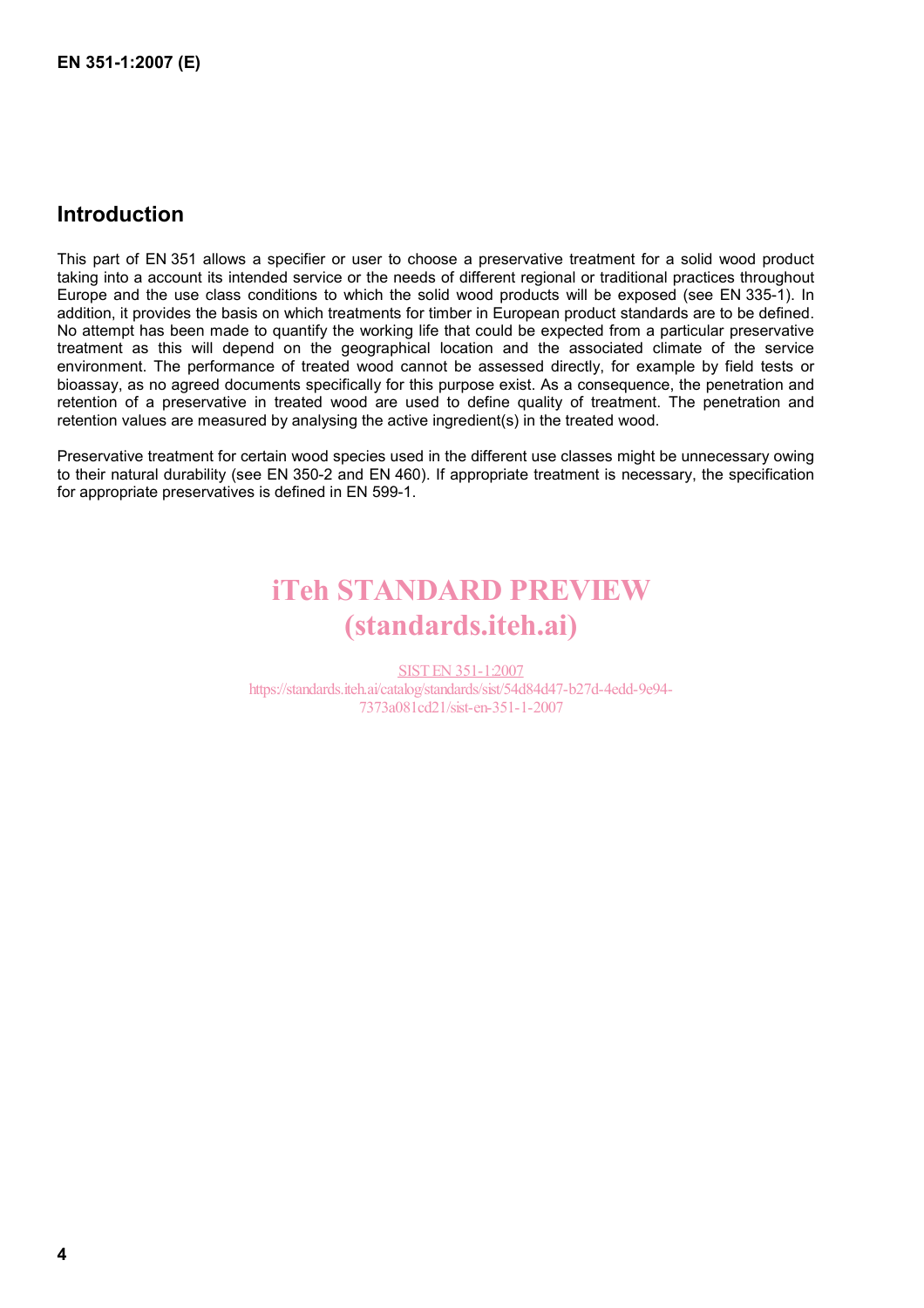### **1 Scope**

This part of EN 351 establishes classification for preservative-treated wood in terms of preservative penetration and gives guidance on a classification of retention. These should be used as a basis for specifying preservative treatments for particular products.

This part of EN 351 provides terminology to be used by the specifier when preparing a preservative treatment specification or product standard. It is not a treatment specification in itself.

This part of EN 351 is applicable to the production of preservative-treated solid wood, including glued laminated timber, suitable for use in those service conditions defined by the use classes in EN 335-1. It does not apply to any subsequent examination of treated wood in service.

This part of EN 351 is applicable to the protection of wood against attack by wood-destroying and wooddisfiguring fungi, insects and marine organisms.

This part of EN 351 does not consider other properties of treated wood, for example odour, corrosiveness and compatibility with other materials, nor does it consider any properties from the health, safety and environmental point of view.

This part of EN 351 does not apply to wood treated with formulations that are applied to timber in service to eliminate or control an existing fungal or insect infestation, or to prevent attack by sapstain fungi, or insects in green timber.

## iTeh STANDARD PREVIEW

# **2 Normative references**  (standards.iteh.ai)

The following referenced documents are indispensable for the application of this document. For dated references, only the edition cited applies. For undated references, the latest edition of the referenced document (including any amendments) appliestandards/sist/54d84d47-b27d-4edd-9e94-7373a081cd21/sist-en-351-1-2007

EN 350-2, *Durability of wood and wood-based products — Natural durability of solid wood — Part 2: Guide to natural durability and treatability of selected wood species of importance in Europe*

EN 351-2, *Durability of wood and wood-based products — Preservative-treated solid wood — Part 2: Guidance on sampling for the analysis of preservative-treated wood*

EN 599-1, *Durability of wood and wood-based products — Performance of preventive wood preservatives as determined by biological tests — Part 1: Specification according to hazard class*.

EN 1001-2:2005, *Durability of wood and wood-based products — Terminology — Part 2: Vocabulary*

ISO 2859-1, *Sampling procedures for inspection by attributes — Part 1: Sampling schemes indexed by acceptance quality limit (AQL) for lot-by-lot inspection*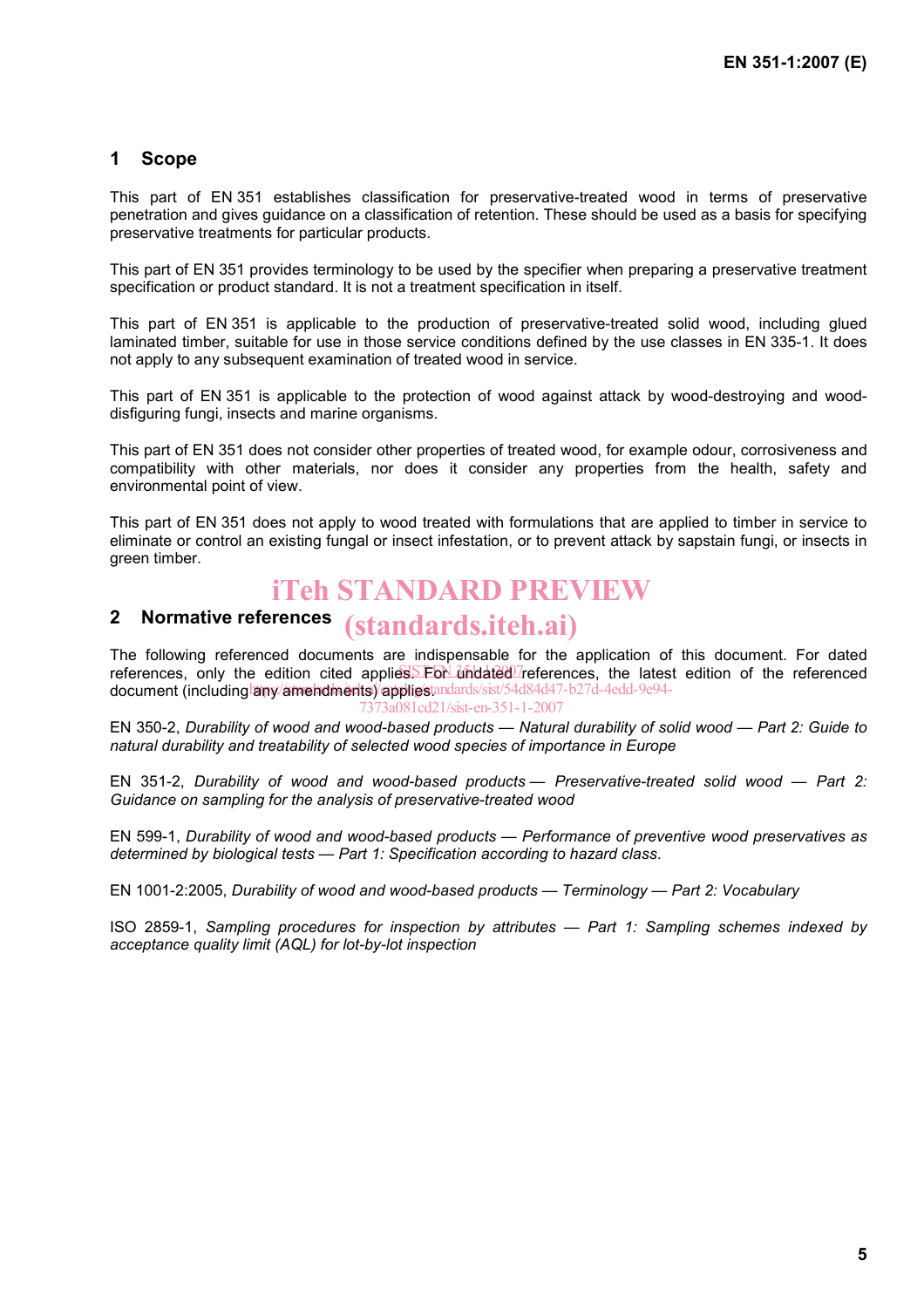### **3 Terms and definitions**

For the purposes of this document, the terms and definitions given in EN 1001-2:2005 and the following apply.

#### **3.1**

#### **active ingredient(s)**

individual chemical compound or compounds included in a wood preservative product to give it specific activity against biological agents of deterioration

NOTE Adapted from EN 1001-2:2005, **4.01.** 

#### **3.2**

#### **analytical zone**

that part of the treated wood which is analysed for assessing compliance with the retention requirement (see 3.16)

NOTE The analytical zone is taken from the lateral surfaces of the treated wood. The depth to which sampling is required will depend upon the species of wood being analysed and the treatment level concerned.

[EN 1001-2:2005, **4.03**]

#### **3.3**

#### **batch**

clearly identifiable collection of units of preservative-treated wood manufactured to conform to the same defined penetration and retention requirements **NDARD PREVIEW** 

[EN 1001-2:2005, **4.04**]

# (standards.iteh.ai)

#### **3.4**

**biological reference value** 

#### SIST EN 351-1:2007

**biological reference value** https://standards.iteh.ai/catalog/standards/sist/54d84d47-b27d-4edd-9e94-<br>amount in grams per square metre or kilograms per cubic metre of a wood preservative (as product) found to be effective in the test in preventing attack by the particular biological agent being tested  $77.3081$  cd2.1/sist-en-351-1-2007

[EN 1001-2:2005, **4.06**]

#### **3.5**

#### **charge**

all the wood treated together in a single operation

[EN 1001-2:2005, **4.13**]

#### **3.6**

#### **composite sample**

collection of all test samples derived from the sampling units taken from the batch in accordance with the chosen sampling plan for the determination of retention

[EN 1001-2:2005, **4.15**]

#### **3.7**

#### **critical value**

value equivalent to the highest biological reference value (in grams per square metre or kilograms per cubic metre) obtained from all the biological tests carried out in accordance with EN 599-1 for any given use class

NOTE The critical value will vary according to use class, method of application, and organisms against which the preservative is to provide protection and whether it is to be applied to softwood or hardwood.

[EN 1001-2:2005, **4.18**]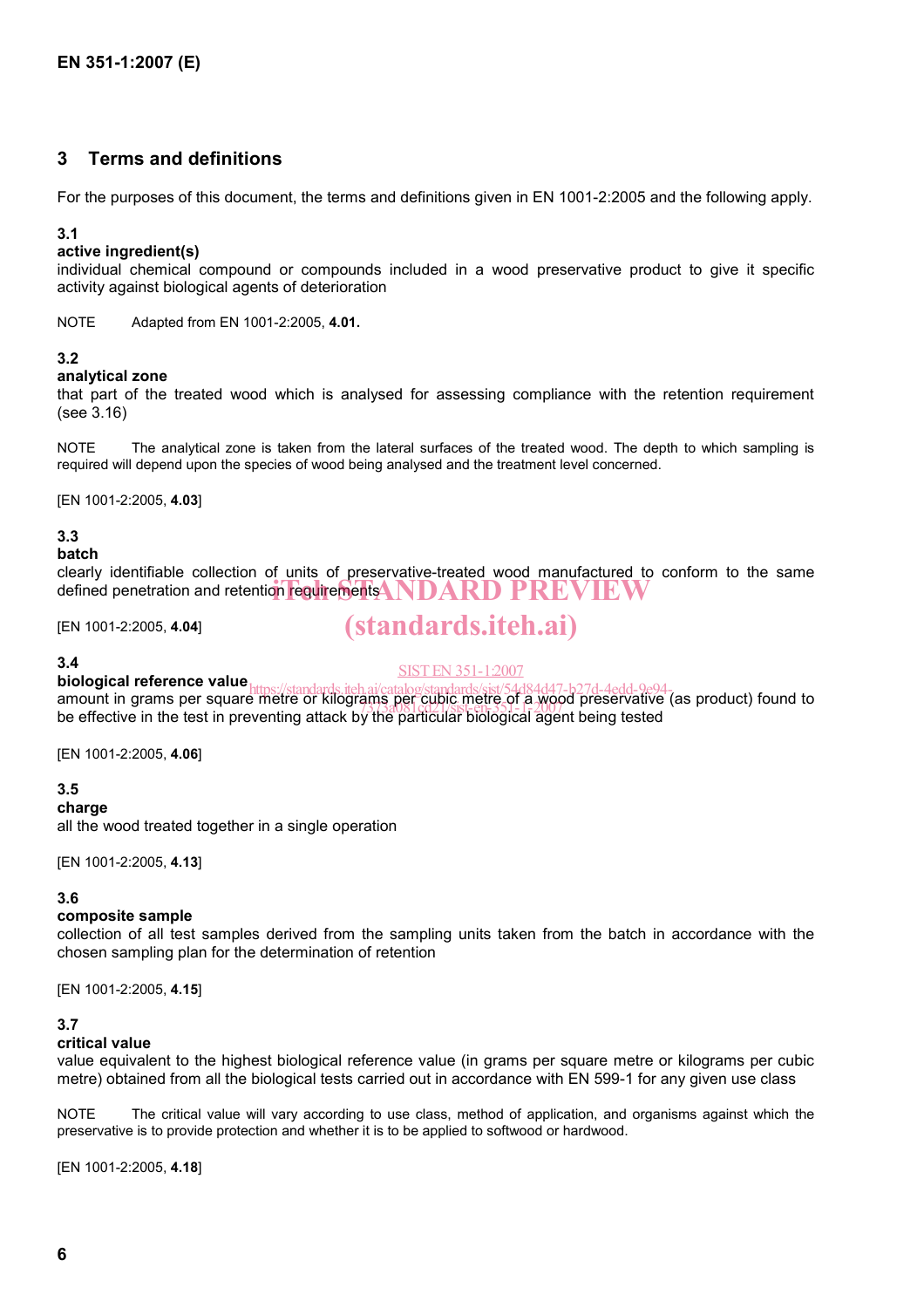#### **3.8**

#### **exposed heartwood**

heartwood of a timber component that is not enclosed by sapwood

#### [EN 1001-2:2005, **1.14**]

#### **3.9**

#### **glued laminated timber (glulam)**

structural member formed by the lateral surfaces of timber laminations with the grain running essentially parallel

#### **3.10**

#### **incising**

procedure of puncturing the lateral surfaces of wood as an aid in securing deeper and more uniform penetration of wood preservative

[EN 1001-2:2005, **4.38**]

#### **3.11**

#### **lamination**

layer of wood in glued laminated timber (see 3.9) formed from one or several boards, usually end jointed, but sometimes side jointed or both so as to extend to the full width and length of the member

#### **3.12**

#### **penetration requirement**

minimum depth to which the active ingredient(s) (3.1) of the wood preservative is (are) required to penetrate the wood the wood

# (standards.iteh.ai)

[EN 1001-2:2005, **4.59**]

#### **3.13**

#### SIST EN 351-1:2007

**penetrating treatment process** iteh.ai/catalog/standards/sist/54d84d47-b27d-4edd-9e94-<br> **penetrating treatment process** 

process which includes features or *procedures* intended to overcome the natural resistance of wood to penetration by a wood preservative product in its ready for use form

NOTE Such processes include, for example, currently practised technologies of diffusion treatment, the double vacuum process and the vacuum/pressure process.

[EN 1001-2:2005, **4.58**]

#### **3.14**

#### **permeable species**

wood species having timber comprising of sapwood or both sapwood and heartwood of treatability class 1 as defined in EN 350-2

NOTE Adapted from EN 1001-2:2005, **4.61.** 

#### **3.15**

#### **resistant species**

all wood species having timber not of treatability class 1 as defined in EN 350-2

NOTE Adapted from EN 1001-2:2005, **4.72.**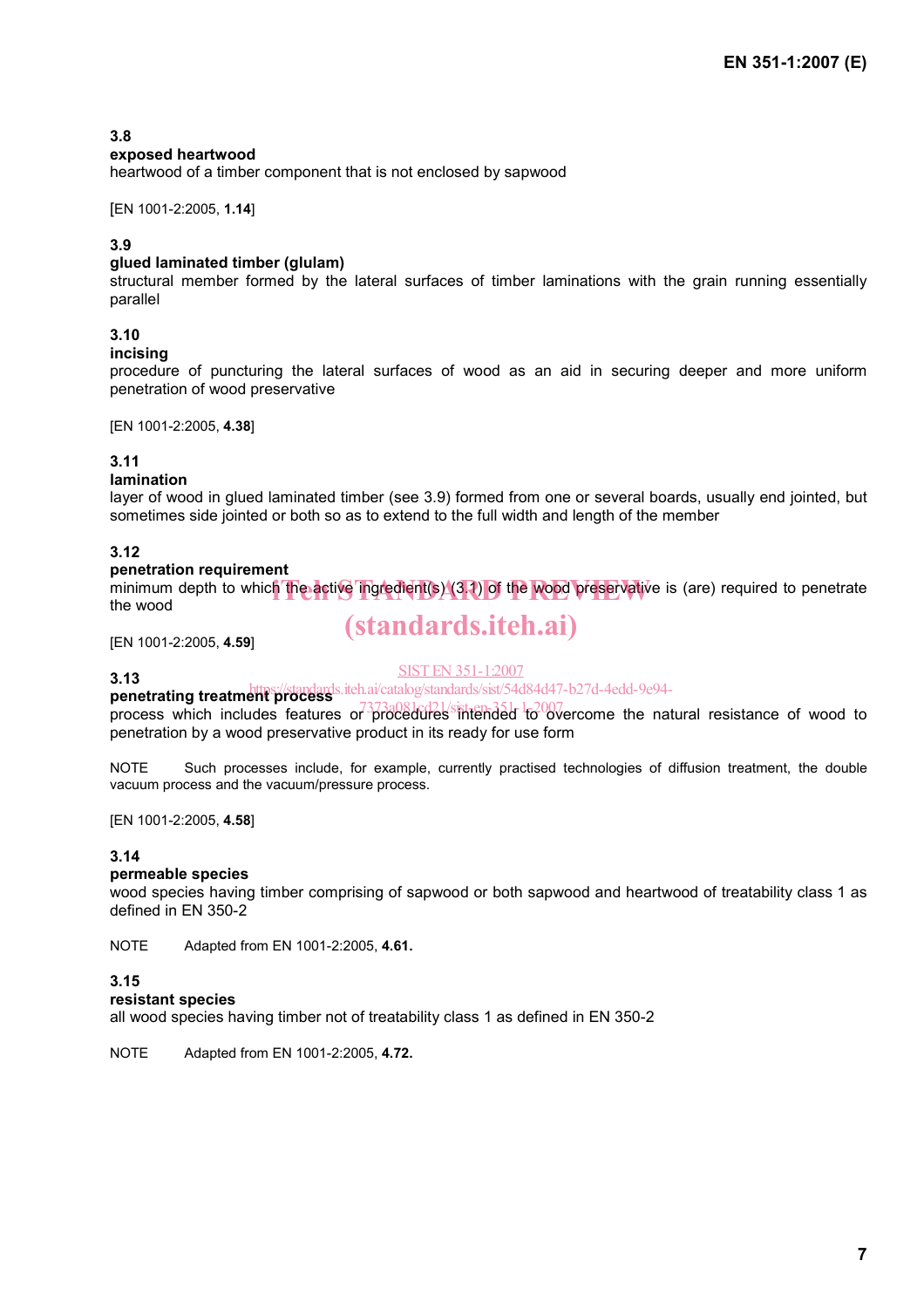#### **3.16**

#### **retention requirement**

loading of the wood preservative product that is required in the analytical zone

NOTE The retention requirement is expressed in grams of product per square metre for superficial application processes (see 3.19) and kilograms of product per cubic metre for penetrating treatment processes (see 3.13). It is derived from the critical value in different ways depending upon the particular test involved [EN 1001-2:2005, **4.73**].

#### **3.17**

#### **sampling unit**

one unit (for example a pole, a board, a fence post) of preservative-treated wood taken from a batch (see 3.3) of preservative-treated wood

[EN 1001-2:2005, **4.75**]

#### **3.18**

#### **solid wood**

wood which has been sawn or otherwise machined

NOTE It may include finger jointed and/or laminated wood.

[EN 1001-2:2005, **1.39**]

#### **3.19**

#### **superficial application process**

process which does not include particular features or procedures intended to overcome the natural resistance<br>of wood to penetration of a wood preservative product in its ready to use form of wood to penetration of a wood preservative product in its ready to use form

NOTE Such processes include for example brush and spray techniques and short-time immersion (dipping) processes in which the wood normally has only a few minutes contact with the wood preservative.

[EN 1001-2:2005, **4.82**] SIST EN 351-1:2007 https://standards.iteh.ai/catalog/standards/sist/54d84d47-b27d-4edd-9e94- 7373a081cd21/sist-en-351-1-2007

#### **3.20**

#### **transition wood**

wood in a zone between the true sapwood and the true heartwood

NOTE This is only distinguishable in very few wood species. In general its durability is intermediate between that of sapwood and heartwood, whereas its treatability is similar to that of heartwood.

[EN 1001-2:2005, **1.45**]

#### **4 Raw materials**

#### **4.1 Wood to be treated**

The quality of the wood to be treated shall comply with relevant product specification or the standard to which this document is to be applied.

NOTE 1 The wood should be free from features which would prevent proper application of the preservative or impair the serviceability of the preservative-treated wood.

NOTE 2 The moisture content of the wood should be at a level appropriate to the wood preservative and method of treatment used. All machining of the wood should be carried out before treatment.